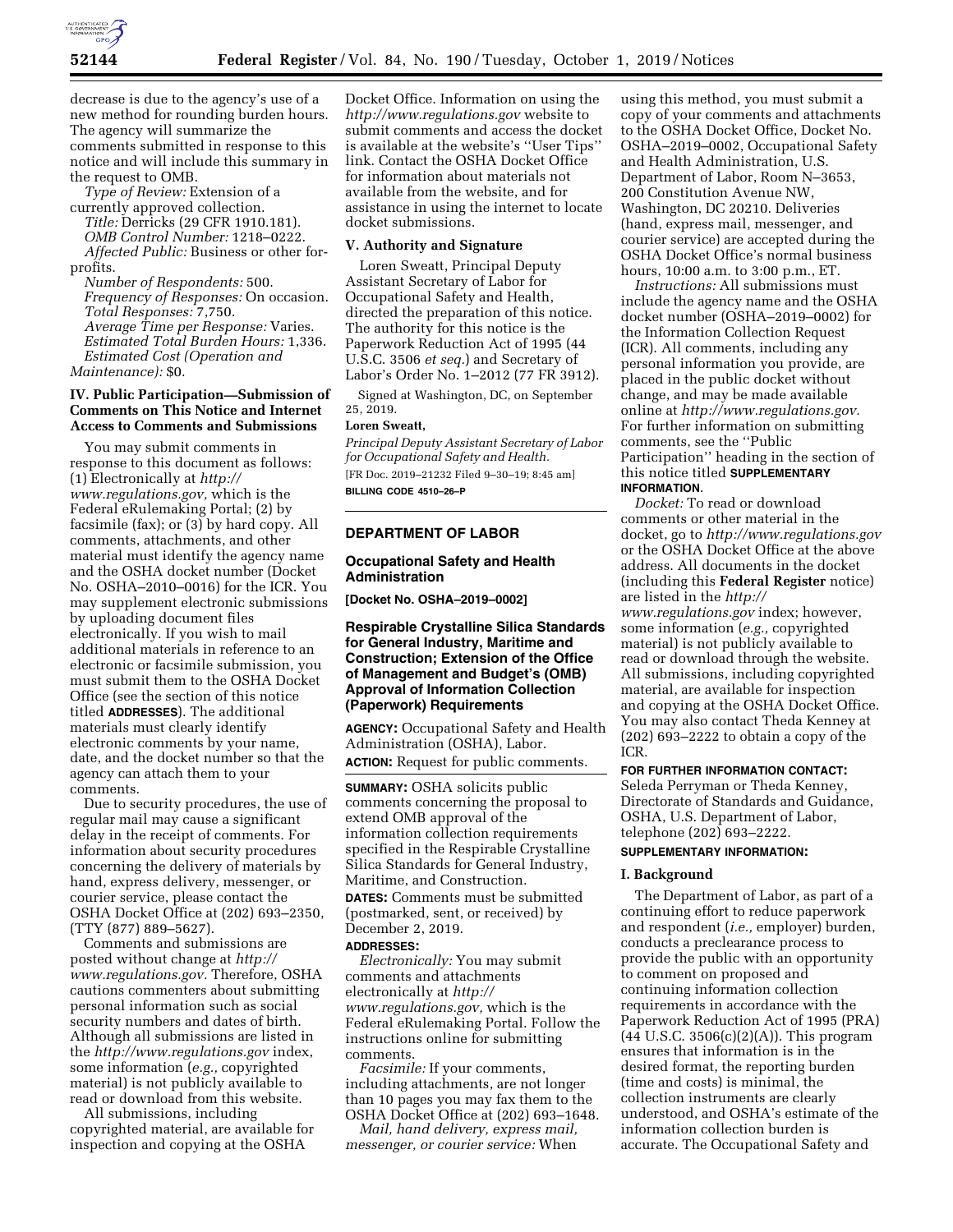Health Act of 1970 (the OSH Act) (29 U.S.C. 651 *et seq.*) authorizes information collection by employers as necessary or appropriate for enforcement of the OSH Act or for developing information regarding the causes and prevention of occupational injuries, illnesses, and accidents (see 29 U.S.C. 657). The OSH Act also requires OSHA to obtain such information with a minimum burden upon employers, especially those operating small businesses, and to reduce to the maximum extent feasible unnecessary duplication of effort in obtaining said information (see 29 U.S.C. 657).

The Respirable Crystalline Silica Standards for general industry and maritime (29 CFR 1910.1053) and construction (29 CFR 1926.1053) contain the following information collection requirements: Conducting worker exposure assessments and notifying workers of the assessment results and any corrective actions being taken; establishing, implementing, reviewing, evaluating, and updating a written exposure control plan and making the plan available to workers and designated representatives; creating and submitting air quality permit notifications; establishing a respiratory protection program; providing qualitative fit-testing and maintaining records; providing medical surveillance to workers; providing the physician or other licensed health care provider (PLHCP), or the specialist, with specific information; ensuring that the PLHCP, or specialist, explains the results of the medical examination to the employee and provides each employee with a copy of their written medical report; obtaining a written medical opinion from the PLHCP, or specialist, and ensuring that each employee receives a copy of the opinion; and making and maintaining air monitoring data, objective data, and medical surveillance records; and providing workers and designated representatives with access to these records. The records are used by workers, employers, and OSHA to determine the effectiveness of the employer's compliance efforts.

#### **II. Special Issues for Comment**

OSHA has a particular interest in comments on the following issues:

• Whether the proposed information collection requirements are necessary for the proper performance of the agency's functions, including whether the information is useful;

• The accuracy of OSHA's estimate of the burden (time and costs) of the information collection requirements, including the validity of the methodology and assumptions used;

• The quality, utility, and clarity of the information collected; and

• Ways to minimize the burden on employers who must comply—for example, by using automated or other technological information collection and transmission techniques.

#### **III. Proposed Actions**

OSHA is requesting that OMB extend its approval of the information collection requirements contained in the Respirable Crystalline Silica Standards for General Industry, Maritime and Construction. The agency requests approval for an adjustment increase of 347,653 burden hours (from 12,118,364 to 12,466,017). The requested adjustment increase is associated with the agency's correction of several administrative errors in the previous ICR. Specifically, the adjustment would include additional burden hours for the development and updating of the written exposure control plan associated with medium-sized general industry establishments. In addition, the adjustment would add additional burden hours for employers to provide information to a physician or other licensed health care professional in association with employee periodic medical examinations. These burden hours were displayed in the previous ICR spreadsheets as costs incurred after the initial year of standard implementation, but were not included in the burden hour totals in the previous ICR. The adjustment also would add additional burden hours for managers to ensure worker receipt of the PLHCP and specialist's written medical report and distribute the PLHCP and specialist's written medical opinion to workers and the employer in association with employee initial, periodic, and additional medical examinations. The request seeks approval to maintain all other previously approved burden hours.

The agency also requests approval to maintain the previously approved operation and maintenance costs of \$393,789,901.

*Type of Review:* Extension of a currently approved collection.

*Title:* Respirable Crystalline Silica Standards for General Industry and Maritime (29 CFR 1910.1053) and Construction (29 CFR 1926.1053).

*OMB Control Number:* 1218–0266. *Affected Public:* Business or other forprofits.

*Number of Respondents:* 682,581. *Frequency:* Biennially, Once, On occasion, Quarterly, Semi-annually, Annually.

*Average Time per Response:* Various.

*Estimated Number of Responses:*  8,170,908.

*Estimated Total Burden Hours:*  12,466,017.

*Estimated Cost (Operation and Maintenance):* \$393,789,901.

# **IV. Public Participation—Submission of Comments on This Notice and Internet Access to Comments and Submissions**

You may submit comments in response to this document as follows: (1) Electronically at *http:// www.regulations.gov,* which is the Federal eRulemaking Portal; (2) by facsimile (fax); or (3) by hard copy. All comments, attachments, and other materials must identify the agency name and the OSHA docket number (Docket No. OSHA–2019–0002) for the ICR. You may supplement electronic submissions by uploading document files electronically. If you wish to mail additional materials in reference to an electronic or facsimile submission, you must submit them to the OSHA Docket Office (see the section of this notice titled **ADDRESSES**). The additional materials must clearly identify electronic comments by your name, date, and the docket number so that the agency can attach them to your comments.

Because of security procedures, the use of regular mail may cause a significant delay in the receipt of comments. For information about security procedures concerning the delivery of materials by hand, express delivery, messenger, or courier service, please contact the OSHA Docket Office at (202) 693–2350; TTY (877) 889–5627.

Comments and submissions are posted without change at *http:// www.regulations.gov*. Therefore, OSHA cautions commenters about submitting personal information such as social security numbers and dates of birth. Although all submissions are listed in the *http://www.regulations.gov* index, some information (*e.g.,* copyrighted material) is not publicly available to read or download through this website. All submissions, including copyrighted material, are available for inspection and copying at the OSHA Docket Office. Information on using the *http:// www.regulations.gov* website to submit comments and access the docket is available at the website's ''User Tips'' link.

Contact the OSHA Docket Office for information about materials not available through the website, and for assistance in using the internet to locate docket submissions.